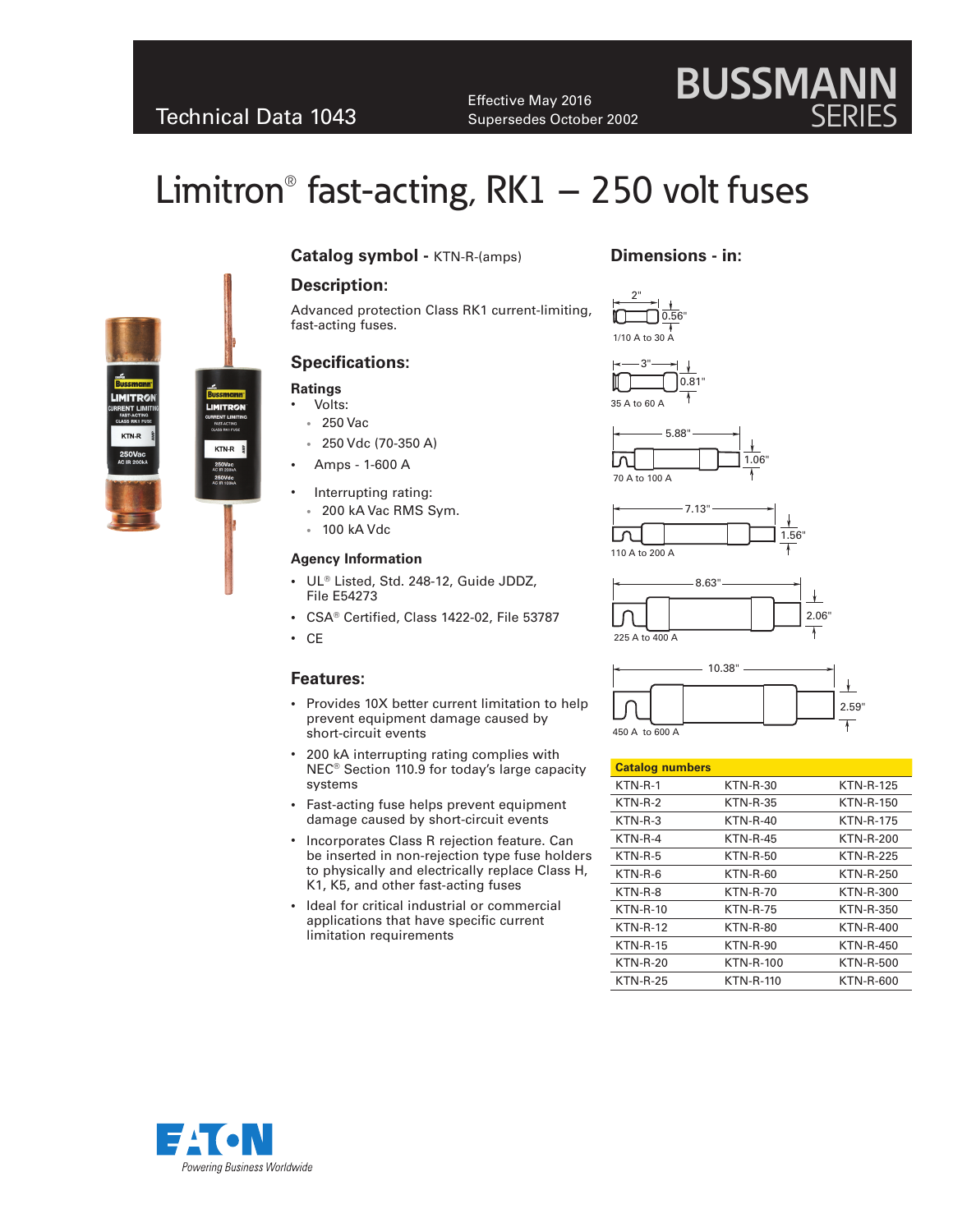# **Carton quantity and weight (250 vac)\***

| Carton<br>qty. |
|----------------|
| 10             |
| 10             |
| 5              |
|                |
|                |
|                |
|                |

\*Contact Eaton's Bussmann Division for DC ratings.

#### **Recommended fuse blocks**

| <b>Fuse amps</b> | 1-pole      | 2-pole      | 3-pole      |
|------------------|-------------|-------------|-------------|
| $0 - 30$         | HM25030-1   | HM25030-2   | HM25030-3   |
|                  | RM25030-1   | RM25030-2   | RM25030-3   |
| $35 - 60$        | HM25060-1   | HM25060-2   | HM25060-3   |
|                  | RM25060-1   | RM25060-2   | RM25060-3   |
| 70-100           | RM25100-1CR | RM25100-2CR | RM25100-3CR |
| 110-200          | RM25200-1CR | RM25200-1CR | RM25200-1CR |
| 225-400          | RM25400-1CR | RM25400-1CR | RM25400-1CR |
| 450-600          | RM25600-1CR | RM25600-1CR | RM25600-1CR |

For additional information on 250 volt blocks, see data sheet No. 10289 (RM250) and (HM250) and product brochure No. 3192 (RM style).

#### **Fuse reducers for Class R fuses - 250 V**

| <b>Equipment</b><br>fuse clips | <b>Desired fuse</b><br>(case) size | <b>Catalog symbol</b><br>(pairs) |
|--------------------------------|------------------------------------|----------------------------------|
| 60 A                           | 30 A                               | NO.263-R                         |
| 100A                           | 30 A                               | NO.213-R                         |
|                                | 60 A                               | NO.216-R                         |
| 200 A                          | 60 A                               | NO.226-R                         |
|                                | 100 A                              | NO.2621-R                        |
| 400 A                          | 100 A                              | NO.2641-R                        |
|                                | 200 A                              | <b>NO.242-R</b>                  |
| 600 A                          | 100 A                              | NO.2661-R                        |
|                                | 200 A                              | NO.2662-R                        |
|                                | 400 A                              | NO.2664-R <sup>+</sup>           |

† Single reducer only (pair not required).

For additional information on Class R fuse reducers, see data sheet No. 1118.